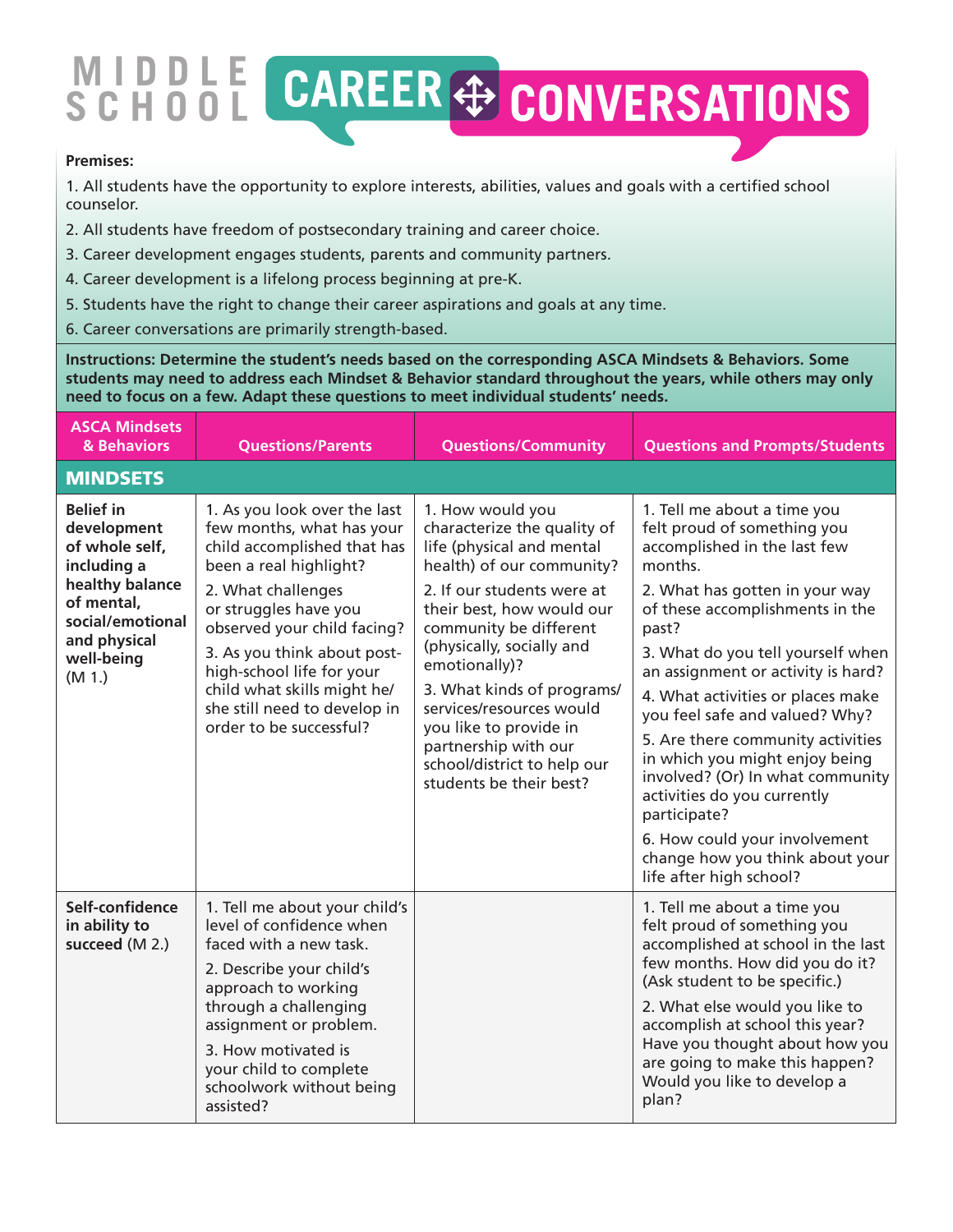| <b>ASCA Mindsets</b><br>& Behaviors                                                                                                    | <b>Questions/Parents</b>                                                                                                                                                                                                                                                                                                                                                                        | <b>Questions/Community</b>                                                                                                                                                                                                                                                                                                                                                                               | <b>Questions and Prompts/Students</b>                                                                                                                                                                                                                                                                                                                                                                                                                                                                                                                       |
|----------------------------------------------------------------------------------------------------------------------------------------|-------------------------------------------------------------------------------------------------------------------------------------------------------------------------------------------------------------------------------------------------------------------------------------------------------------------------------------------------------------------------------------------------|----------------------------------------------------------------------------------------------------------------------------------------------------------------------------------------------------------------------------------------------------------------------------------------------------------------------------------------------------------------------------------------------------------|-------------------------------------------------------------------------------------------------------------------------------------------------------------------------------------------------------------------------------------------------------------------------------------------------------------------------------------------------------------------------------------------------------------------------------------------------------------------------------------------------------------------------------------------------------------|
| Sense of<br>belonging in<br>the school<br>environment<br>(M3.)                                                                         | 1. How would you rate your<br>child's school experience on<br>a scale of 1-10?<br>2. Why did you give it that<br>number?                                                                                                                                                                                                                                                                        | 1. How would you describe<br>the school's environment?<br>2. In what ways would<br>you suggest the school's<br>environment could be<br>improved?<br>3. How could we<br>collaborate with you<br>to improve our school's<br>environment?                                                                                                                                                                   | 1. Tell me about the activities you<br>are involved in during the school<br>day and after school.<br>2. What is your favorite part of<br>the school day?<br>3.If you had to rate your school<br>on a scale of 1-10 (1=terrible,<br>10=amazing), what would you<br>rate it? Why?<br>4. What would it take for your<br>school to be amazing?                                                                                                                                                                                                                  |
| <b>Understanding</b><br>postsecondary<br>education and<br>lifelong learning<br>are necessary for<br>long-term career<br>success (M 4.) | 1. Have you had the<br>opportunity to discuss what<br>types of things your child<br>might do after high school?<br>2. What post-high-school<br>programs or experiences<br>have you already explored<br>related to your child's<br>career interests? (e.g.,<br>two-year colleges, four-<br>year colleges, certificates,<br>Job shadows, internships,<br>summer jobs, straight to<br>work, other) | Community partners<br>might be helpful as guest<br>speakers in classes, at job<br>fairs or on panels.<br>1. What type of training/<br>education did you receive<br>for your career?<br>2. How do you stay<br>knowledgeable in your<br>field?<br>3. Would you be willing to<br>demonstrate something<br>you learned from your<br>training/education that you<br>use frequently?                           | 1. As you consider your career,<br>what types of postsecondary<br>training have you already<br>explored?<br>2. What concerns or questions<br>came up for you as you explored?<br>3. To achieve your career goals,<br>how long are you willing to go to<br>college?<br>4. What does success mean to you<br>when it comes to a career?<br>5. What do you want your<br>lifestyle to be like after high<br>school?<br>6. Do your lifestyle expectations<br>match your career and education<br>goals?<br>7. If not, what adjustments are<br>you willing to make? |
| <b>Belief in using</b><br>abilities to<br>their fullest to<br>achieve high-<br>quality results<br>and outcomes<br>(M 5.)               | 1. Consider the test results<br>and grades your child has<br>received this year. Do you<br>think these tests/grades<br>match your child's actual<br>abilities? Describe why<br>there might be differences.<br>2. How might we better<br>motivate your child to<br>achieve his/her best quality<br>work?                                                                                         | Teachers:<br>1. In what ways do you<br>convey results to students<br>in the classroom?<br>2. How do you personally<br>celebrate progress?<br>3. How do you celebrate<br>progress with your<br>students?<br>4. Would you like more<br>information on how to<br>interpret assessment<br>results?<br>5. How do you think we<br>might use our assessment<br>results to more positively<br>motivate students? | 1. Describe a time you felt<br>successful.<br>2. Describe your strengths.<br>3. What would other people say<br>are your strengths?<br>4. When thinking of your future,<br>are there any skills you would like<br>to further develop?                                                                                                                                                                                                                                                                                                                        |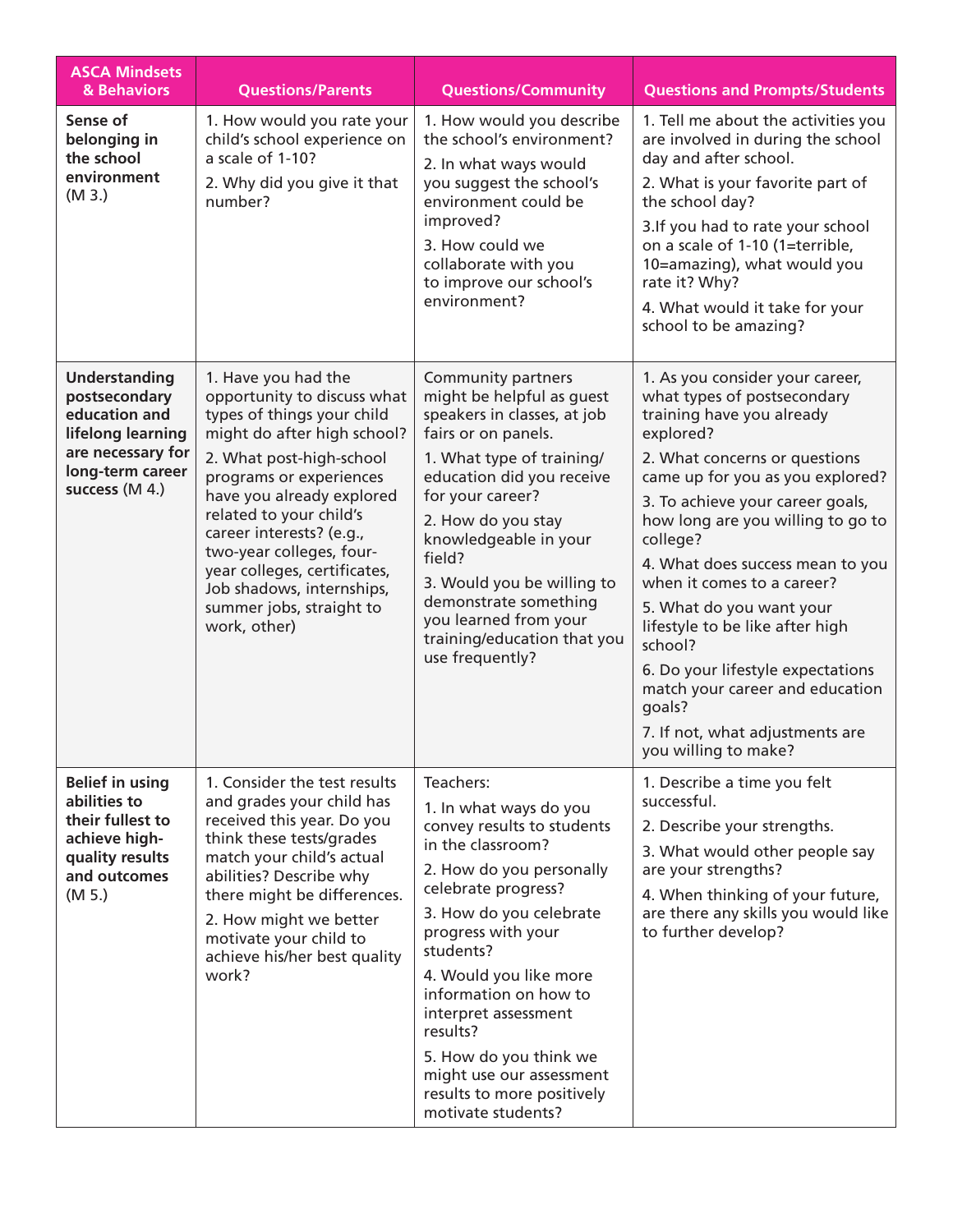| <b>ASCA Mindsets</b><br>& Behaviors                                                               | <b>Questions/Parents</b>                                                                                                                                                                                                                                                                                                                                                                                                                | <b>Questions/Community</b>                                                                                                                                                                                                                                                                                                                                                                                                                                                                                                                                                                                                                                         | <b>Questions and Prompts/Students</b>                                                                                                                                                                                                                                                                                                                                                                       |
|---------------------------------------------------------------------------------------------------|-----------------------------------------------------------------------------------------------------------------------------------------------------------------------------------------------------------------------------------------------------------------------------------------------------------------------------------------------------------------------------------------------------------------------------------------|--------------------------------------------------------------------------------------------------------------------------------------------------------------------------------------------------------------------------------------------------------------------------------------------------------------------------------------------------------------------------------------------------------------------------------------------------------------------------------------------------------------------------------------------------------------------------------------------------------------------------------------------------------------------|-------------------------------------------------------------------------------------------------------------------------------------------------------------------------------------------------------------------------------------------------------------------------------------------------------------------------------------------------------------------------------------------------------------|
| <b>Positive attitude</b><br>toward work<br>and learning (M<br>6.)                                 | 1. How would you describe<br>your child's enthusiasm for<br>learning?<br>2. Could you tell me<br>about a task at home or<br>school where your child<br>showed a lot of energy and<br>excitement?<br>3. What kinds of<br>responsibilities does your<br>child willingly help with at<br>home/how is your child a<br>team player at home? (e.g.,<br>helps with laundry, does the<br>dishes, helps with younger<br>siblings, mows the lawn) | 1. Do you think students<br>in our community convey<br>positive attitudes toward<br>work? Explain.<br>2. Do you think students<br>in our community convey<br>positive attitudes toward<br>learning?<br>3. How would a more<br>positive attitude look?<br>4. What types of activities<br>during or after the school<br>day might promote a more<br>positive attitude toward<br>working and learning?                                                                                                                                                                                                                                                                | 1. If you could learn about<br>anything, what topic would you<br>want to learn about and why?<br>2. If you could create a new class<br>at our school, what would it be?<br>3. How do you think you will<br>use what you are learning in our<br>school when you begin a career?<br>4. Think about going to school<br>and having a career. Are they the<br>same thing? Are they different,<br>and if so, how? |
|                                                                                                   | <b>BEHAVIOR: LEARNING STRATEGIES</b>                                                                                                                                                                                                                                                                                                                                                                                                    |                                                                                                                                                                                                                                                                                                                                                                                                                                                                                                                                                                                                                                                                    |                                                                                                                                                                                                                                                                                                                                                                                                             |
| <b>Demonstrate</b><br>critical-thinking<br>skills to make<br>informed<br>decisions<br>$(B-LS 1.)$ | 1. Could you tell me about<br>a time you're your child<br>was faced with a difficulty<br>or challenge and figured<br>out a solution without your<br>help?<br>2. What resources or<br>tools did your child use<br>to problem solve the<br>situation?                                                                                                                                                                                     | 1. Employers cite critical-<br>thinking skills as an<br>important trait when<br>hiring. How do you<br>measure critical-thinking<br>skills in the hiring process?<br>2. What are some ways<br>you might be willing to<br>collaborate with us to<br>promote critical thinking<br>about real-world issues<br>in our classrooms?                                                                                                                                                                                                                                                                                                                                       | 1. Could you tell me about a<br>time this year when you had a<br>big problem you had to solve by<br>yourself?<br>2. What steps did you use to find<br>a solution?<br>3. What resources did you use?                                                                                                                                                                                                         |
| <b>Demonstrate</b><br>creativity<br>$(B-LS 2.)$                                                   | 1. Tell me about ways in<br>which your child is creative<br>or imaginative.<br>2. How do you think<br>creativity helps your child<br>learn?                                                                                                                                                                                                                                                                                             | 1. Many employers are<br>looking for employees<br>who can be innovative,<br>out-of-the-box creative<br>thinkers. In what ways does<br>out-of-the-box thinking<br>help your organization<br>work strategically in the<br>community?<br>2. How might we help<br>students be more creative?<br>3. Many people think of<br>creativity in terms of arts<br>and humanities. Do you<br>have examples of creativity<br>in STEM that might help us<br>stimulate student interest in<br>STEM fields?<br>4. How might we do a better<br>job of integrating STEM and<br>art (STEAM) in our school?<br>Note, these won't be<br>useful questions for every<br>community partner. | 1. Tell me about something you<br>have created recently.<br>2. What are some of your<br>hobbies?<br>3. Let's say I put together a team<br>of students to build a space<br>station. I need people who could<br>design the spacecraft, build it,<br>decorate the inside with art,<br>install computers and fly space<br>shuttles to the space station.<br>Which one would you want?<br>Why?                   |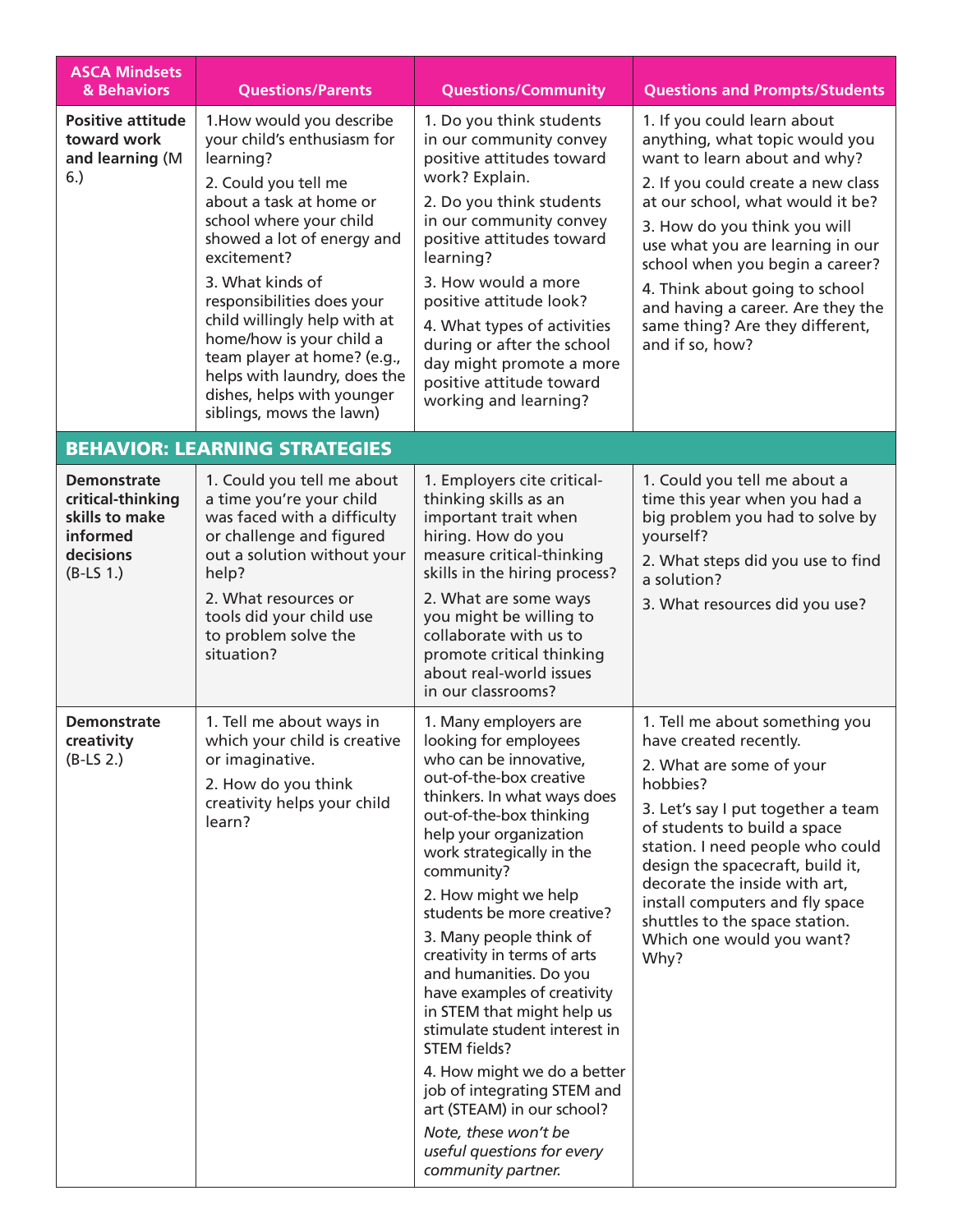| <b>ASCA Mindsets</b><br>& Behaviors                                             | <b>Questions/Parents</b>                                                                                                                                                                                                                                        | <b>Questions/Community</b>                                                                                                                                                                                                                                                                                                                                                                                                                                                                                                                                   | <b>Questions and Prompts/Students</b>                                                                                                                                                                                                                                                                                                                                                                                                                                          |
|---------------------------------------------------------------------------------|-----------------------------------------------------------------------------------------------------------------------------------------------------------------------------------------------------------------------------------------------------------------|--------------------------------------------------------------------------------------------------------------------------------------------------------------------------------------------------------------------------------------------------------------------------------------------------------------------------------------------------------------------------------------------------------------------------------------------------------------------------------------------------------------------------------------------------------------|--------------------------------------------------------------------------------------------------------------------------------------------------------------------------------------------------------------------------------------------------------------------------------------------------------------------------------------------------------------------------------------------------------------------------------------------------------------------------------|
| Use time-<br>management,<br>organizational<br>and study skills<br>$(B-LS3.)$    | 1. Describe your child's<br>approach to studying.<br>2. How does your child<br>organize materials needed<br>for homework/school?                                                                                                                                | 1. Many employers are<br>looking for employees with<br>excellent organization<br>and time-management<br>(self-initiation) skills. How<br>important is that to your<br>organization?<br>2. What are some examples<br>of things that might go<br>wrong if individuals in your<br>organization did not have<br>these skills?<br>3. What are some ways you<br>could demonstrate these<br>skills to students that might<br>help them connect school<br>to the world of work (e.g.,<br>a three-minute video that<br>would be shown during<br>a classroom lesson on | 1. Imagine you have homework<br>one night for every class. How<br>would you organize or prepare<br>for that? Your materials? Your<br>time?                                                                                                                                                                                                                                                                                                                                     |
| <b>Apply self-</b><br>motivation and<br>self-direction to<br>learning (B-LS 4.) | 1. Could you tell me<br>about a time your child<br>was interested in learning<br>something (outside of<br>school) and how he or she<br>went about finding out<br>information on the topic of<br>interest (e.g., dinosaurs)?                                     | organization)?<br>1. Self-motivated learning is<br>important because in their<br>careers students will have<br>to be self-initiating. How<br>might we improve self-<br>motivation in middle school<br>students?<br>2. What does your<br>organization do to inspire<br>self-motivation in youth?                                                                                                                                                                                                                                                              | 1. At home, are there good<br>or bad consequences for your<br>grades?<br>2. Should parents or teachers give<br>students something for making<br>good grades? If so, what?<br>3. Tell me about a time when you<br>wanted to learn about something<br>just because you found it<br>interesting. What was it? How did<br>you learn about it?                                                                                                                                      |
| <b>Apply media</b><br>and technology<br>skills $(B-LS 5.)$                      | 1. Have there been<br>instances where your child<br>struggled to use technology<br>or find media resources for<br>an assignment?<br>2. Have there been times<br>when using technology<br>to help your child with<br>schoolwork has been a<br>challenge for you? | 1. Many employers cite<br>technical skills as helpful<br>for future employees.<br>What types of technical<br>skills do you expect future<br>employees to have?<br>2. How do you think<br>we can help students<br>be both competent and<br>ethically responsible when<br>using social media and<br>technology?<br>3. In what ways could your<br>organization partner with<br>us to improve students'<br>technology skills and<br>media-use ethics?                                                                                                            | 1. What types of social media do<br>you currently use?<br>2. If you were interviewing for a<br>job today and an employer asked<br>you to describe everything you<br>know about technology in one<br>minute or less, what would you<br>say?<br>3. Adults sometimes worry about<br>what is happening on social<br>media and how students treat<br>each other. If you were writing<br>a rulebook, what rules would<br>you write for how people should<br>treat each other online? |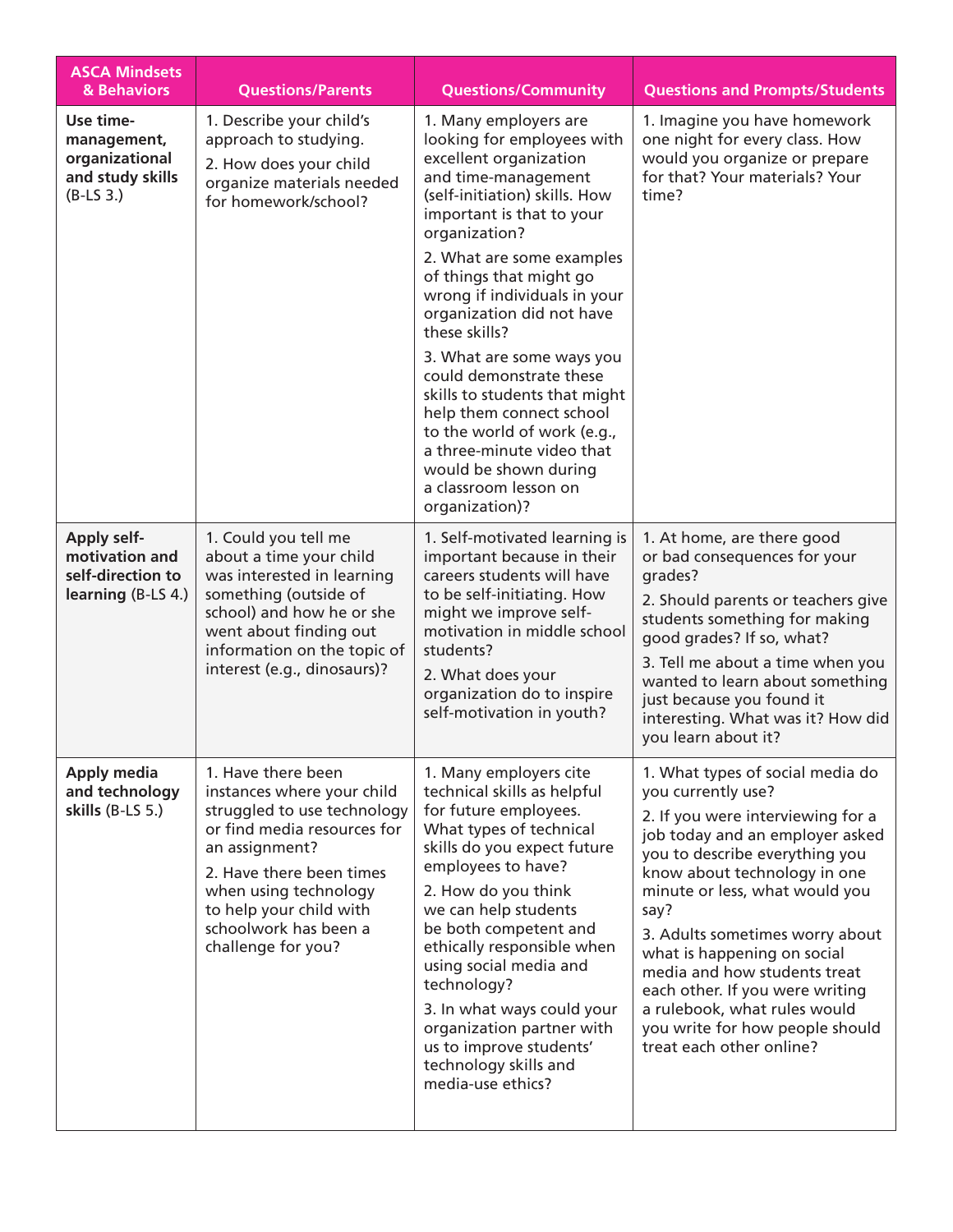| <b>ASCA Mindsets</b><br>& Behaviors                                                                          | <b>Questions/Parents</b>                                                                                                                                                                                                                                   | <b>Questions/Community</b>                                                                                                                                                                                                                                                                                                                                                                                               | <b>Questions and Prompts/Students</b>                                                                                                                                                                                                                                                                                                                                                                                                                                                                                                                                                                                                                                                                                                |
|--------------------------------------------------------------------------------------------------------------|------------------------------------------------------------------------------------------------------------------------------------------------------------------------------------------------------------------------------------------------------------|--------------------------------------------------------------------------------------------------------------------------------------------------------------------------------------------------------------------------------------------------------------------------------------------------------------------------------------------------------------------------------------------------------------------------|--------------------------------------------------------------------------------------------------------------------------------------------------------------------------------------------------------------------------------------------------------------------------------------------------------------------------------------------------------------------------------------------------------------------------------------------------------------------------------------------------------------------------------------------------------------------------------------------------------------------------------------------------------------------------------------------------------------------------------------|
| Set high<br>standards of<br>quality (B-LS 6.)                                                                | 1. In terms of your child's<br>education, what standards<br>of high quality (or goals)<br>have you set for your child?<br>2. In terms of your child's<br>future career, what would<br>a high-quality career mean<br>to you?                                | 1. Given that schools are<br>often told to push students<br>to achieve high standards<br>of quality, how would you<br>as a community partner<br>define high standards of<br>quality?<br>2. What measures of quality<br>do you believe accurately<br>reflect high standards for<br>our students?<br>3. How might we better<br>prepare our students to<br>meet high standards of<br>quality in their future<br>employment? | 1. When it comes to your<br>schoolwork, what expectations<br>do you have for yourself?<br>2. How do you know if you are<br>doing your best possible work?<br>3. Does doing your best matter? If<br>so, why?                                                                                                                                                                                                                                                                                                                                                                                                                                                                                                                          |
| <b>Identify long-</b><br>and short-term<br>academic, career<br>and social/<br>emotional goals<br>$(B-LS 7.)$ | 1. As you think about<br>your child's future, what<br>academic goals would you<br>like to see him/her achieve<br>this year?<br>2. What academic future<br>would you ideally like to<br>see for your child (e.g.,<br>college degree, training,<br>$etc.$ )? |                                                                                                                                                                                                                                                                                                                                                                                                                          | Note to school counselor/<br>educator: Consider goal setting<br>with students throughout middle<br>school.<br>1. Based on your exploration<br>of different career options and<br>career assessments, do you have<br>ideas about future careers?<br>Describe.<br>2. What are you currently doing<br>that is helping you prepare for<br>your life after high school?<br>3. What are you not doing that<br>you think would help?<br>4. I'd like you to set a goal<br>that is specific and challenging<br>but attainable related to your<br>academics. Given your plans after<br>high school, what academic goal<br>would make sense for you?<br>5. Given your plans after high<br>school, what social goal would<br>make sense for you? |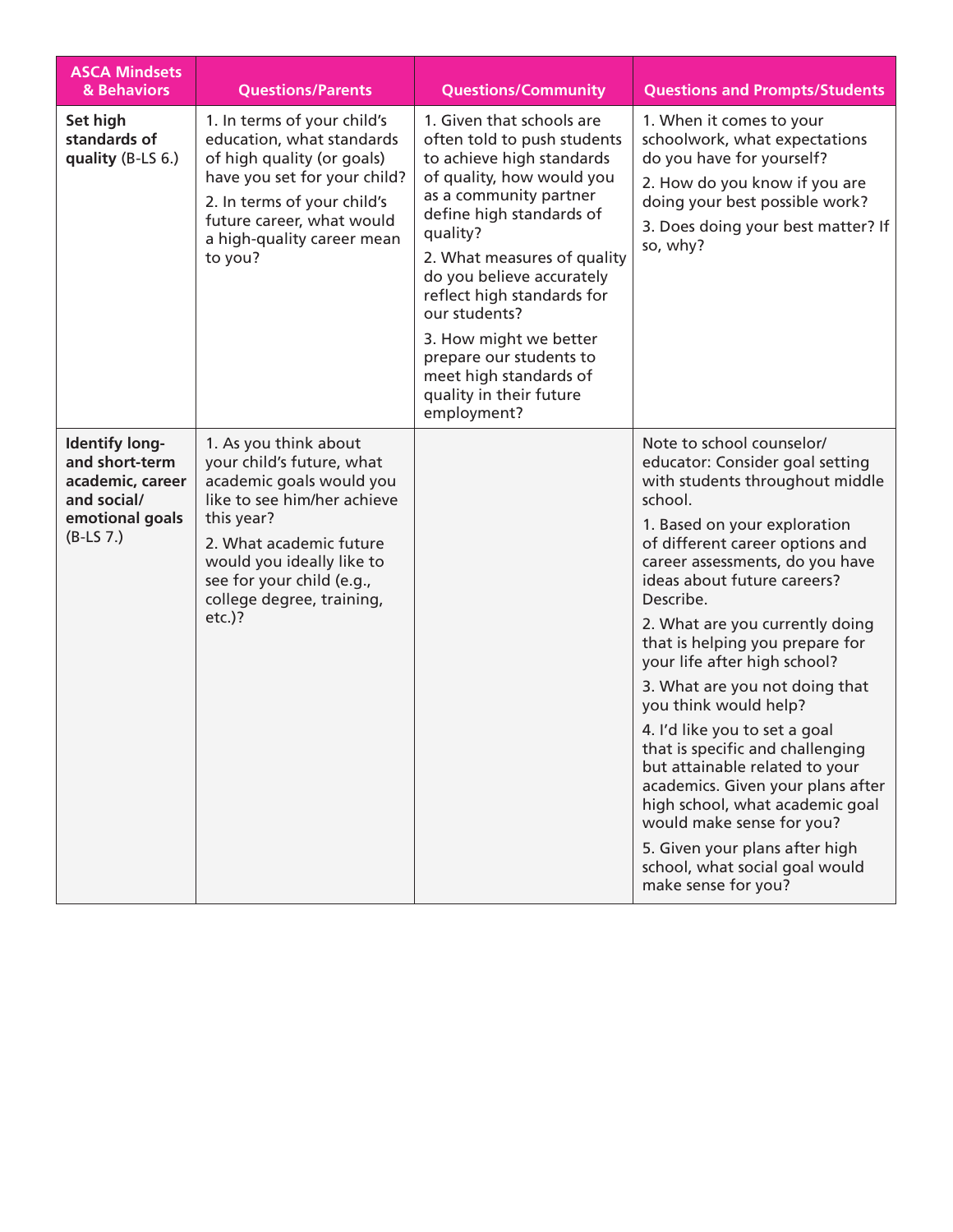| <b>ASCA Mindsets</b><br>& Behaviors                                                                                | <b>Questions/Parents</b>                                                                                                                                                                                                                                                                                                         | <b>Questions/Community</b>                                                                                                                                                                                                                                                                                                                                                                                                                                                                                                                          | <b>Questions and Prompts/Students</b>                                                                                                                                                                                                                                                                                                                                                                                                                                                                                                                |
|--------------------------------------------------------------------------------------------------------------------|----------------------------------------------------------------------------------------------------------------------------------------------------------------------------------------------------------------------------------------------------------------------------------------------------------------------------------|-----------------------------------------------------------------------------------------------------------------------------------------------------------------------------------------------------------------------------------------------------------------------------------------------------------------------------------------------------------------------------------------------------------------------------------------------------------------------------------------------------------------------------------------------------|------------------------------------------------------------------------------------------------------------------------------------------------------------------------------------------------------------------------------------------------------------------------------------------------------------------------------------------------------------------------------------------------------------------------------------------------------------------------------------------------------------------------------------------------------|
| <b>Actively engage</b><br>in challenging<br>coursework<br>$(B-LS 8.)$                                              | 1. Consider the classes your<br>child is in. How does your<br>child respond when courses<br>become challenging?                                                                                                                                                                                                                  | 1. When students are<br>challenged in courses, we<br>want them to develop<br>perseverance and resilience<br>by working through<br>difficulties. How do you<br>think we might build<br>challenges into courses and<br>support student strengths?<br>2. In what ways might<br>students benefit from<br>team building, cooperative<br>learning and collaboration<br>skills in working through<br>challenging coursework?<br>3. What other skills<br>might help them learn to<br>navigate these challenges<br>and build perseverance and<br>resilience? | 1. What do you do when a class<br>assignment becomes difficult?<br>2. How well does your strategy<br>work? Is it something you would<br>like to change? If so, would you<br>like to develop a plan?                                                                                                                                                                                                                                                                                                                                                  |
| <b>Gather evidence</b><br>and consider<br>multiple<br>perspectives to<br>make informed<br>decisions<br>$(B-LS 9.)$ | 1. How does your child go<br>about making important<br>decisions?<br>2. As you think about<br>your child's future and the<br>importance of the decisions<br>he/she will make in terms<br>of career and college, what<br>types of information would<br>you like to see your child<br>consider in the decision-<br>making process? | 1. Students often seek a lot<br>of information in making<br>decisions about careers<br>and college. In what ways<br>might we partner with<br>your organization to bring<br>a unique perspective<br>and information to our<br>students?                                                                                                                                                                                                                                                                                                              | 1. Think about the last time you<br>made a tough decision. How<br>did you go about making that<br>decision? What information did<br>you use? Did you gather any<br>advice or ask for opinions from<br>anyone? If so, from whom and<br>why?<br>2. When you are making a<br>decision it is sometimes important<br>to think about who can help you<br>based on the type of decision. If<br>you have a career question, how<br>might you gather information or<br>ask questions?<br>3. What information would<br>be important to know about a<br>career? |
| Participate in<br>enrichment and<br>extracurricular<br><b>activities</b><br>$(B-LS 10.)$                           | 1. In what types of<br>afterschool activities is your<br>child involved?<br>2. In terms of school success<br>and career preparation,<br>how might extracurricular<br>activities help your child<br>develop?                                                                                                                      | 1. Enrichment and<br>extracurricular activities<br>help students develop<br>workplace skills and<br>interpersonal relationships.<br>How might we partner with<br>you to improve enrichment<br>or extracurricular programs<br>for our students?<br>2. What kinds of programs<br>do we need in our school<br>community?                                                                                                                                                                                                                               | 1. What kinds of things do you<br>enjoy doing after school? On<br>weekends? In the summer?<br>2. In what types of activities<br>would you like to be involved?<br>3. How might participating in<br>these kinds of activities prepare<br>you for your life after high<br>school?                                                                                                                                                                                                                                                                      |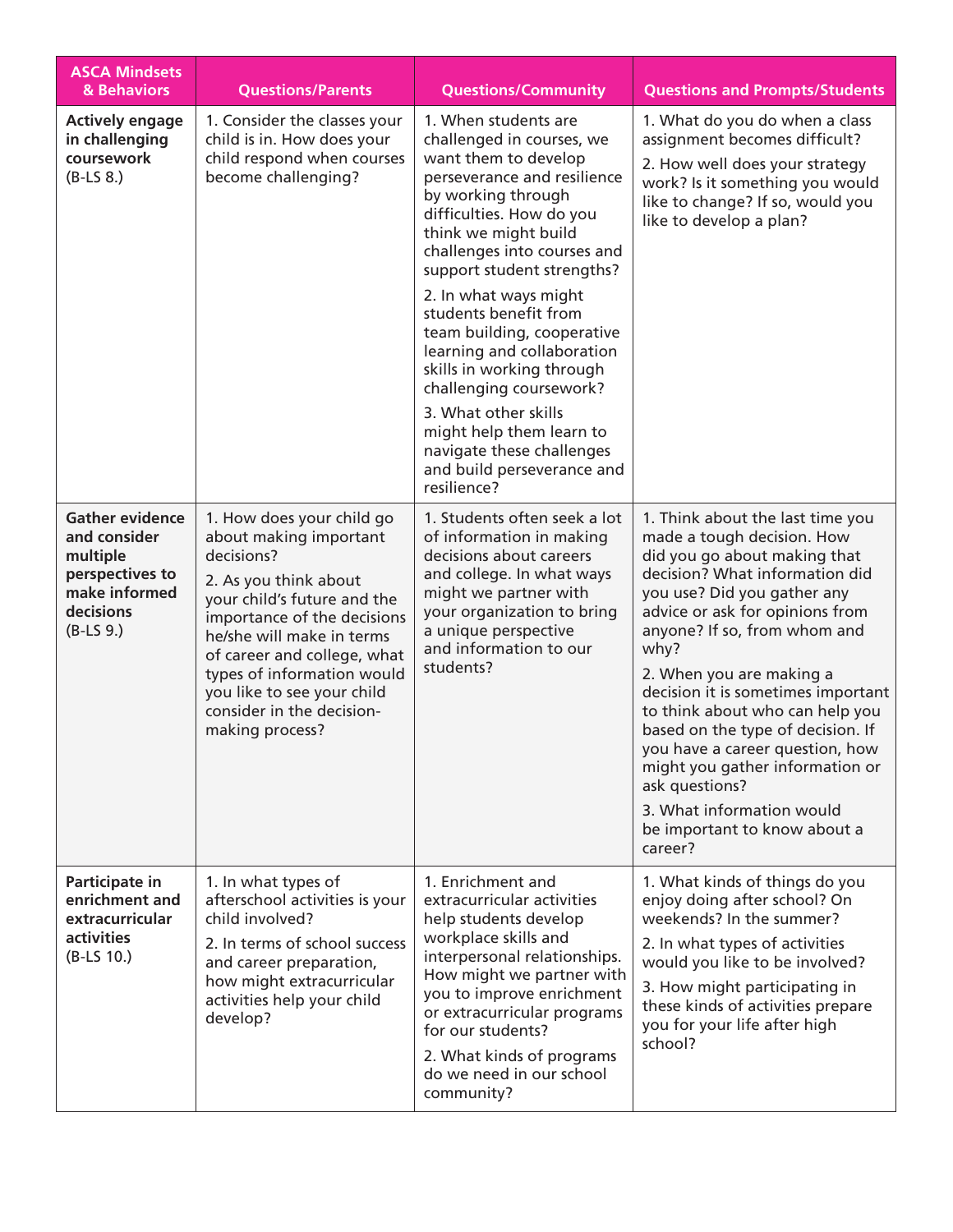| <b>ASCA Mindsets</b><br>& Behaviors                                       | <b>Questions/Parents</b>                                                                                                                                                                                                                                                                                                                                                                                                                                                                | <b>Questions/Community</b>                                                                                                                                                                                                                                                                                                                                                                                                                                                                                                    | <b>Questions and Prompts/Students</b>                                                                                                                                                                                                                                                                                                                                                                                                                                                                                                                                                                  |
|---------------------------------------------------------------------------|-----------------------------------------------------------------------------------------------------------------------------------------------------------------------------------------------------------------------------------------------------------------------------------------------------------------------------------------------------------------------------------------------------------------------------------------------------------------------------------------|-------------------------------------------------------------------------------------------------------------------------------------------------------------------------------------------------------------------------------------------------------------------------------------------------------------------------------------------------------------------------------------------------------------------------------------------------------------------------------------------------------------------------------|--------------------------------------------------------------------------------------------------------------------------------------------------------------------------------------------------------------------------------------------------------------------------------------------------------------------------------------------------------------------------------------------------------------------------------------------------------------------------------------------------------------------------------------------------------------------------------------------------------|
|                                                                           | <b>BEHAVIOR: SELF-MANAGEMENT SKILLS</b>                                                                                                                                                                                                                                                                                                                                                                                                                                                 |                                                                                                                                                                                                                                                                                                                                                                                                                                                                                                                               |                                                                                                                                                                                                                                                                                                                                                                                                                                                                                                                                                                                                        |
| <b>Demonstrate</b><br>ability to assume<br>responsibility<br>$(B-SMS 1.)$ | 1. Tell me about some<br>ways your child has shown<br>responsibility at home.<br>2. What responsibilities<br>does your child have<br>beyond schoolwork in<br>terms of daily chores?<br>3. How often do you need<br>to remind your child of<br>responsibilities to get him/<br>her to do what you ask?<br>4. What responsibility do<br>you believe your child has a<br>citizen?<br>5. What opportunities does<br>your child have to fulfill<br>responsibilities related to<br>community? | 1. As students get older, we<br>want to encourage them<br>to take more personal<br>responsibility. From your<br>perspective, how can<br>schools encourage students<br>to take more responsibility?<br>2. Given that students are<br>citizens, what are some<br>ways students can begin to<br>assume responsibility in our<br>community?<br>3. How can we partner<br>to provide students with<br>these types of service<br>opportunities?                                                                                      | 1. Tell me about some of your<br>responsibilities at home.<br>2. Who decides what<br>responsibilities you have?<br>3. What consequences do you<br>have for not meeting your<br>responsibilities?<br>4. What responsibilities do you<br>have that you created yourself<br>(e.g., maybe you visit an elderly<br>neighbor just to be nice and no<br>one asked you to do so)?<br>5. What responsibility do you<br>have to your community?<br>6. What ideas do you have for<br>serving your community?                                                                                                      |
| <b>Demonstrate</b><br>self-discipline<br>and self-control<br>$(B-SMS 2.)$ | 1. Often, students in middle<br>school are learning to<br>take control of their own<br>behavior, and it takes time<br>to develop these skills. How<br>would you describe your<br>child's ability to control his/<br>her emotions?<br>2. When something upsets<br>your child, what are some<br>ways he/she copes?                                                                                                                                                                        | 1. As you think about the<br>importance of self-control<br>and self-discipline for<br>future workers, what self-<br>discipline or self-control<br>skills do you think middle<br>school students need?<br>2. Given that skills develop<br>over time, how might<br>we do a better job of<br>promoting these skills in<br>the classroom?<br>3. What are some ways<br>to promote these skills<br>through enrichment and<br>afterschool programs?<br>4. How might your<br>organization partner with<br>us to promote these skills? | 1. Being in middle school can<br>be tough at times. Some middle<br>school students report feeling<br>frustrated, angry or sad about<br>things that happen at school.<br>These things might be issues<br>with teachers, peers, comments<br>on social media or a variety of<br>other things. Could you tell me<br>how you handle tough emotions<br>such as feeling really sad or very<br>angry?<br>2. Could you tell me about a time<br>when you felt very angry or very<br>disappointed and you dealt with<br>the situation really well?<br>3. Why would self-control matter<br>for your future career? |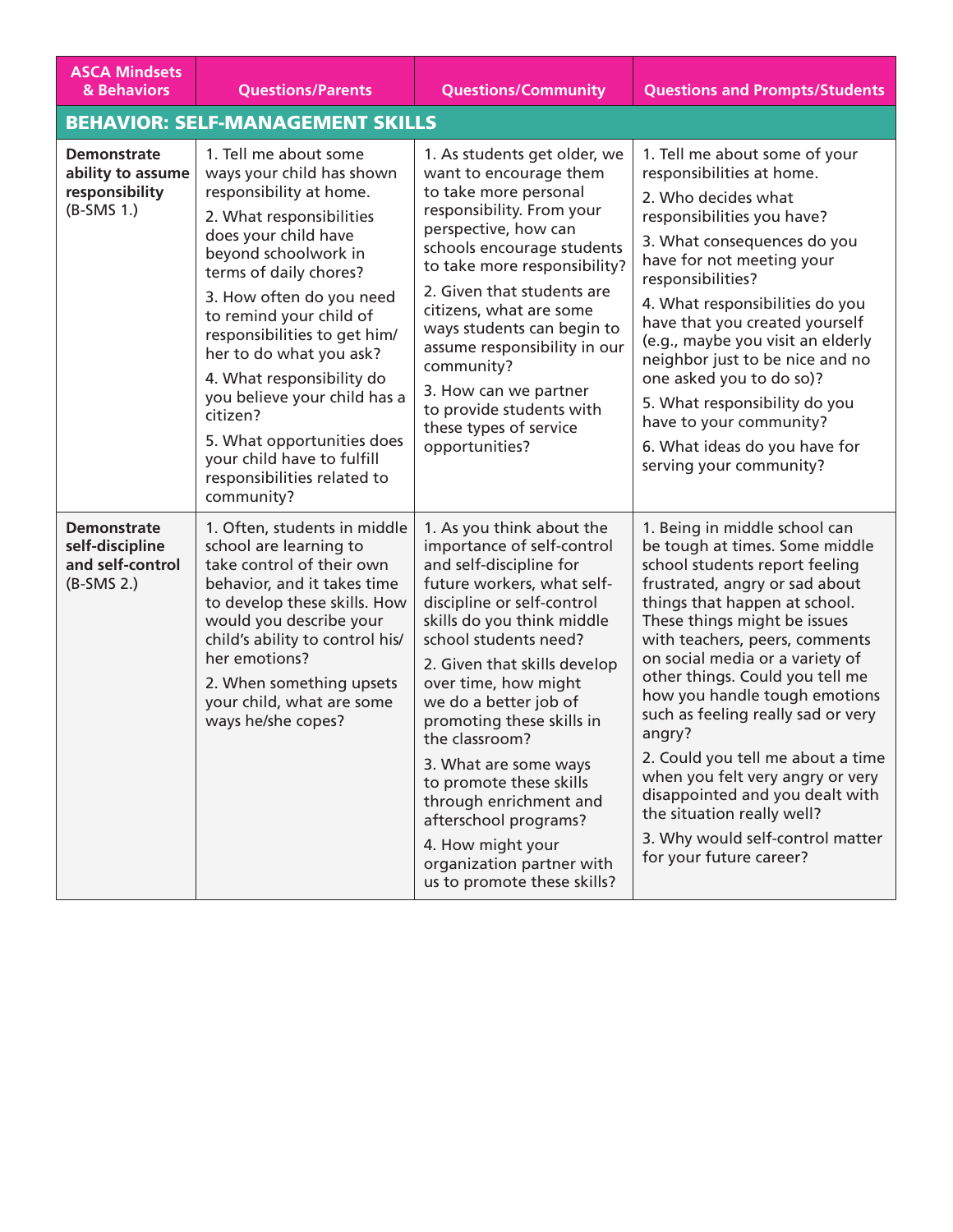| <b>ASCA Mindsets</b><br>& Behaviors                                                                                     | <b>Questions/Parents</b>                                                                                                                                                                                                                                 | <b>Questions/Community</b>                                                                                                                                                                                                                                                                                                                                                                                                                                                                                                | <b>Questions and Prompts/Students</b>                                                                                                                                                                                                                                                                                                                                                                                                                                                                                                                                                                  |
|-------------------------------------------------------------------------------------------------------------------------|----------------------------------------------------------------------------------------------------------------------------------------------------------------------------------------------------------------------------------------------------------|---------------------------------------------------------------------------------------------------------------------------------------------------------------------------------------------------------------------------------------------------------------------------------------------------------------------------------------------------------------------------------------------------------------------------------------------------------------------------------------------------------------------------|--------------------------------------------------------------------------------------------------------------------------------------------------------------------------------------------------------------------------------------------------------------------------------------------------------------------------------------------------------------------------------------------------------------------------------------------------------------------------------------------------------------------------------------------------------------------------------------------------------|
| <b>Demonstrate</b><br>ability to work<br>independently<br>$(B-SMS 3.)$                                                  | 1. How often does your<br>child do his/her homework<br>without assistance?<br>2. When your child requires<br>assistance, what type of<br>assistance does he/she ask<br>for?<br>3. What are some things<br>your child enjoys doing by<br>himself/herself? | 1. Employers sometimes cite<br>a desire for workers to be<br>independent. How do we<br>help foster independence<br>in middle school students?<br>2. Can you think of some<br>times when we do not<br>want students to work<br>independently?<br>3. Can you think of some<br>ways your organization<br>needs employees to be<br>both independent and<br>interdependent in their<br>work?<br>4. How could we effectively<br>help teachers think of ways<br>to promote independence<br>and interdependence in<br>classrooms? | 1. Tell me about the last class<br>assignment you did on your own<br>with no help at all.<br>2. Which do you prefer, working<br>on your own or with others?<br>3. What is one thing you enjoy<br>doing alone?<br>4. Think of your future career<br>goal. Will you be working alone<br>or with others? Both?                                                                                                                                                                                                                                                                                            |
| <b>Demonstrate</b><br>ability to delay<br><i>immediate</i><br>gratification<br>for long-term<br>rewards<br>$(B-SMS 4.)$ | 1. How long is your child<br>willing to wait to be<br>rewarded for a task?<br>2. When your child thinks<br>about his/her future, how<br>many years is your child<br>willing to dedicate to<br>education and training<br>after high school?               |                                                                                                                                                                                                                                                                                                                                                                                                                                                                                                                           | 1. Tell me about a time you<br>wanted something and had to<br>wait a long time for it.<br>2. When you think about going<br>to college or other options after<br>high school, how do you feel<br>about waiting a long time for<br>your degree?<br>3. What if you chose a career that<br>requires you to go to college for<br>a really long time, such as eight<br>years beyond high school. How<br>would you feel about that?<br>4. What if you chose a career<br>requiring you to develop a lot<br>of experience and skill but not<br>college. How do you feel about<br>becoming an expert at a trade? |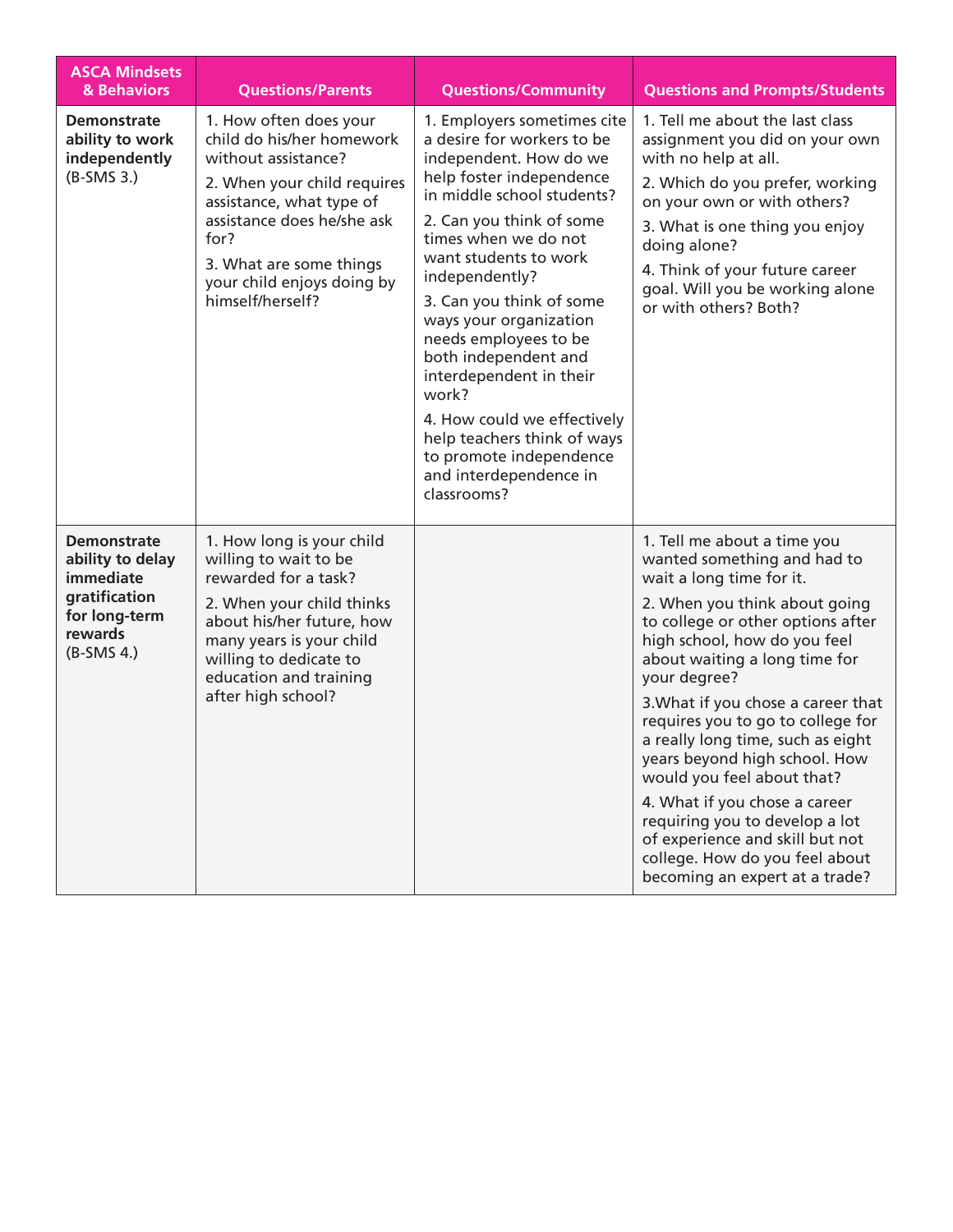| <b>ASCA Mindsets</b><br>& Behaviors                                                          | <b>Questions/Parents</b>                                                                                                                                                                                                                                                                                | <b>Questions/Community</b>                                                                                                                                                                                                                                                                                                                                                                                                                                                                                                | <b>Questions and Prompts/Students</b>                                                                                                                                                                                                                                     |
|----------------------------------------------------------------------------------------------|---------------------------------------------------------------------------------------------------------------------------------------------------------------------------------------------------------------------------------------------------------------------------------------------------------|---------------------------------------------------------------------------------------------------------------------------------------------------------------------------------------------------------------------------------------------------------------------------------------------------------------------------------------------------------------------------------------------------------------------------------------------------------------------------------------------------------------------------|---------------------------------------------------------------------------------------------------------------------------------------------------------------------------------------------------------------------------------------------------------------------------|
| <b>Demonstrate</b><br>perseverance to<br>achieve long-<br>and short-term<br>goals (B-SMS 5.) | 1. Could you give me<br>an example of a time<br>your child set a goal and<br>stuck with it until he/she<br>accomplished it?<br>2. Setting goals and sticking<br>to them can be hard for<br>middle schoolers. What are<br>some ways you would like<br>to see us celebrate your<br>child accomplishments? | 1. Achieving long-term<br>and short-term goals is<br>important, and one way<br>to do it is by persevering<br>through difficulties. What<br>are some ways we can<br>remind kids to persevere<br>and stick to their goals in<br>the school environment?<br>2. How can community<br>partners remind students<br>school is a goal worth<br>achieving and that sticking<br>to their goals matters?<br>3. How can we work<br>together to celebrate with<br>students and their families<br>when they accomplish<br>goals?        | 1. Tell me about a time you set a<br>goal for yourself and stuck to it.<br>2. What makes it difficult to stick<br>with goals?<br>3. What helps you stick with your<br>goals?<br>4. In what ways might sticking to<br>goals help you in college? In your<br>future career? |
| <b>Demonstrate</b><br>ability to<br>overcome<br>barriers to<br>learning<br>$(B-SMS 6.)$      | 1. Tell me about a time<br>your child had difficulty<br>learning something.<br>2. What helped your child<br>to overcome this difficulty?                                                                                                                                                                | 1. Sometimes middle school<br>students aren't successful<br>because they haven't<br>mastered the ability to<br>overcome barriers to<br>learning. What are some<br>barriers to learning you see<br>in our school community?<br>2. How might we reduce<br>barriers to student<br>learning?<br>3. What strategies do our<br>students need to learn<br>to overcome barriers to<br>learning?<br>4. How might we work<br>together to help students<br>and their parents recognize<br>barriers to learning and<br>overcome them? | 1. Describe a time you had<br>difficulty learning something in<br>one of your classes. How did you<br>overcome the problem?<br>2. What strategies do you use<br>when you have an assignment<br>you don't understand?                                                      |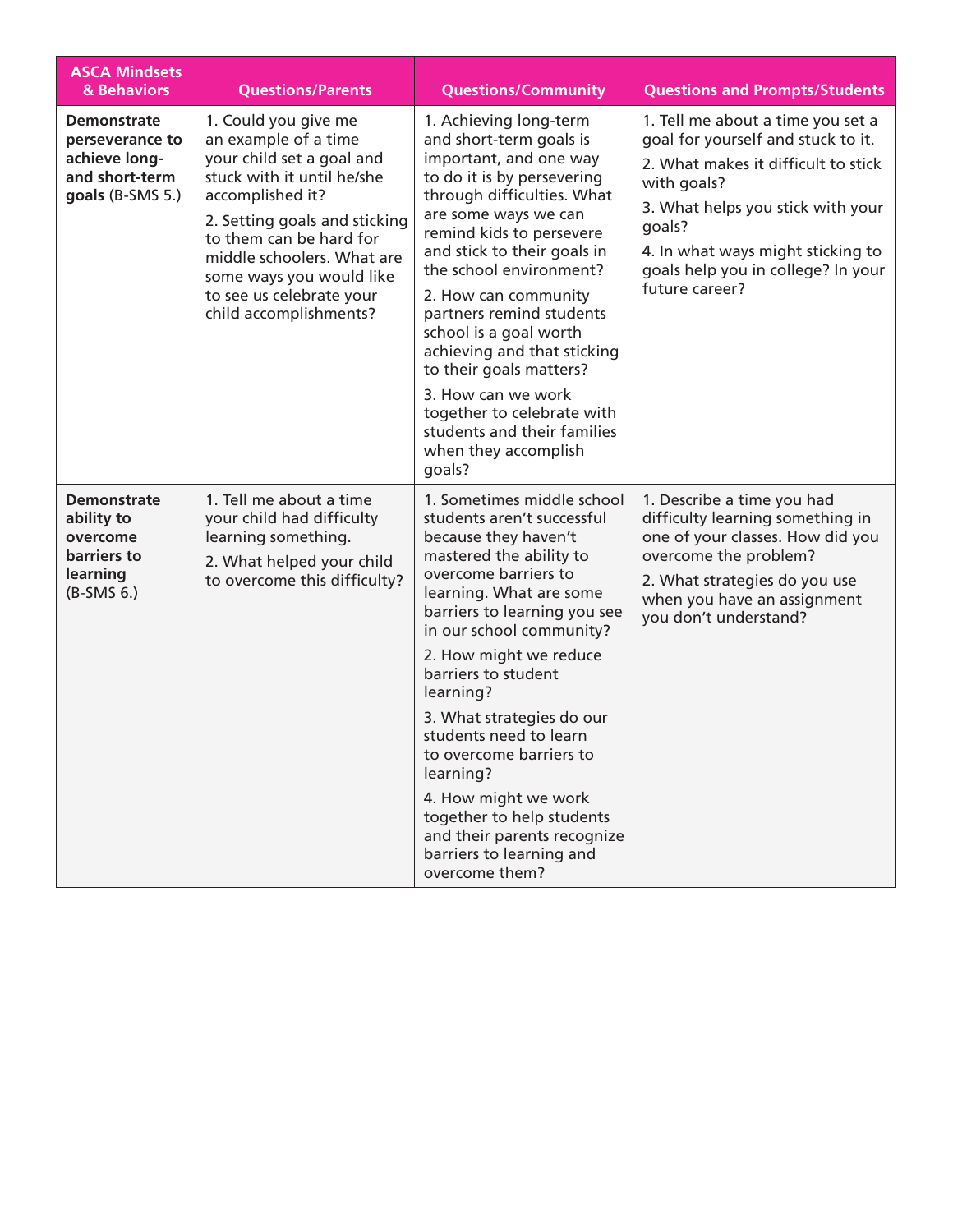| <b>ASCA Mindsets</b><br>& Behaviors                                                                            | <b>Questions/Parents</b>                                                                                                                                                                                                                                                                                        | <b>Questions/Community</b>                                                                                                                                                                                                                                                                                                                                                                                                                                                                                                                                                                               | <b>Questions and Prompts/Students</b>                                                                                                                                                                                                                                                                                                                                                                                                                             |
|----------------------------------------------------------------------------------------------------------------|-----------------------------------------------------------------------------------------------------------------------------------------------------------------------------------------------------------------------------------------------------------------------------------------------------------------|----------------------------------------------------------------------------------------------------------------------------------------------------------------------------------------------------------------------------------------------------------------------------------------------------------------------------------------------------------------------------------------------------------------------------------------------------------------------------------------------------------------------------------------------------------------------------------------------------------|-------------------------------------------------------------------------------------------------------------------------------------------------------------------------------------------------------------------------------------------------------------------------------------------------------------------------------------------------------------------------------------------------------------------------------------------------------------------|
| <b>Demonstrate</b><br>effective coping<br>skills when<br>faced with a<br>problem<br>(B-SMS 7.)                 | 1. How does your child<br>react when faced with<br>stress or a problem?<br>2. Middle school students<br>are sometimes known for<br>their strong emotions. In<br>what ways is your child<br>typical in how he/she reacts<br>to problems, and in what<br>ways is he/she unique?                                   | 1. Students face a lot of<br>stress today. Learning to<br>cope with this stress is<br>an important skill. What<br>types of coping strategies<br>(positive or negative) have<br>you seen students in our<br>community using?<br>2. What strategies would<br>you like to see them using<br>more often?<br>3. How might we do<br>a better job teaching<br>students how to cope?<br>4. How can our school work<br>with your organization to<br>promote positive student<br>coping?                                                                                                                           | 1. Think about a time when you<br>did not handle a problem so well.<br>What do you wish you had done<br>better?<br>2. What did you learn from that<br>experience that you have used<br>moving forward?                                                                                                                                                                                                                                                            |
| <b>Demonstrate</b><br>the ability to<br>balance school,<br>home and<br>community<br>activities<br>$(B-SMS 8.)$ | 1. Sometimes students<br>are asked to do a lot at<br>home, school and in their<br>community. As you think<br>about your child, how are<br>the demands on his/her<br>time? Too much? Too little?<br>2. How do you think<br>learning to manage all of<br>this is preparing your child<br>for college or a career? | 1. Families and students<br>are asked to balance a lot<br>between school, home and<br>the community. How well<br>are families balancing all of<br>these things?<br>2. How does your<br>organization support<br>families and students in<br>ways that might help them<br>prioritize and balance all of<br>these activities?<br>3. How might we partner<br>with you to provide<br>support for families and<br>students in achieving this<br>balance?<br>4. How might we better<br>convey messages about<br>learning to balance<br>these activities as part of<br>future career and college<br>development? | 1. If you had more time in your<br>schedule, what would you like to<br>spend it on?<br>2. As you think about how you<br>spend your time, would you<br>consider managing your time<br>differently if it meant doing<br>more of what you enjoy or find<br>meaningful?<br>3. Which of the following<br>statements better describes you?<br>• There just isn't enough time in<br>the day to do everything I want<br>to do.<br>• I have no idea where my time<br>goes. |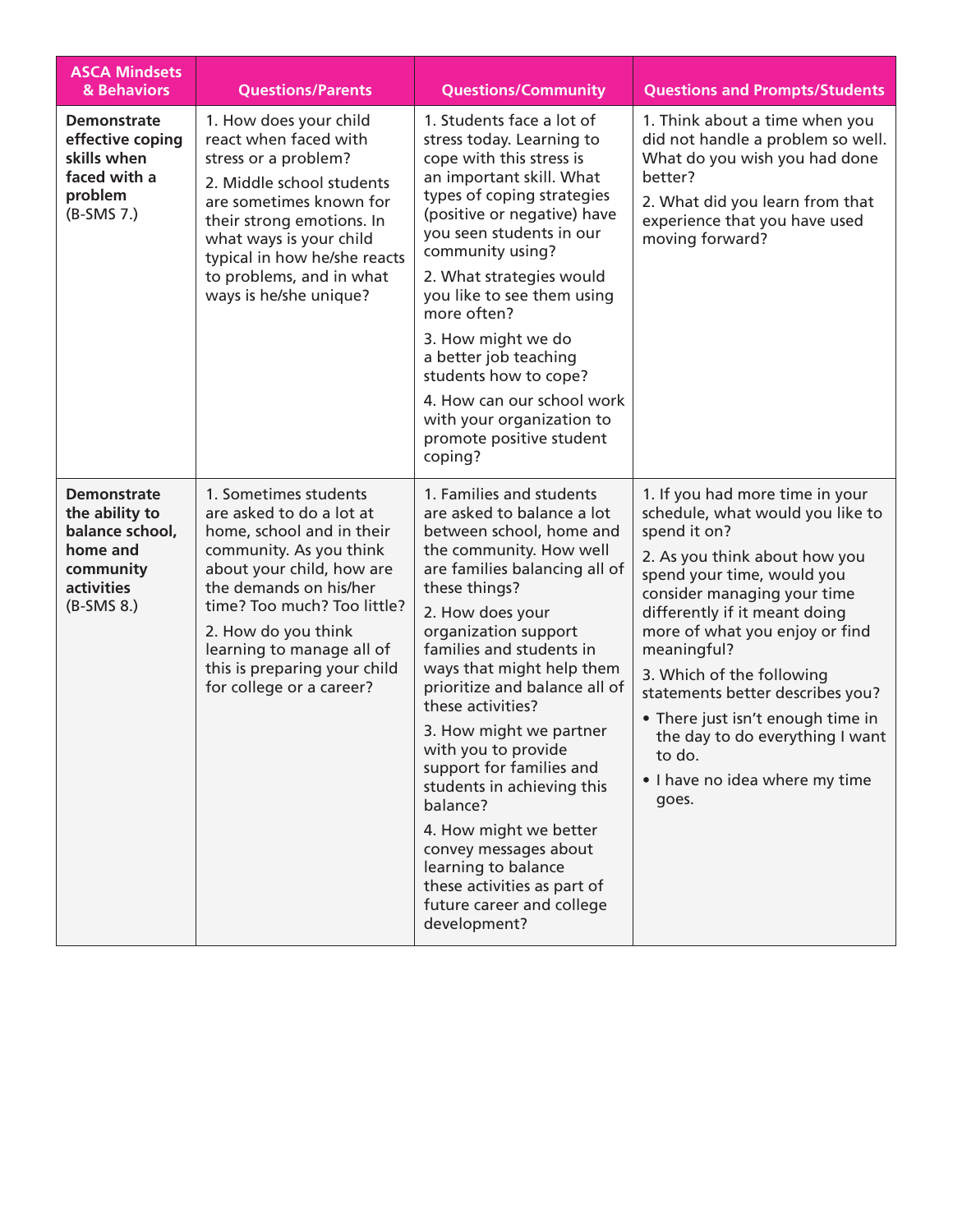| <b>ASCA Mindsets</b><br>& Behaviors                                                                                                                   | <b>Questions/Parents</b>                                                                                                                                                                            | <b>Questions/Community</b>                                                                                                                                                                                                                                                                                                                                                                                                                                                                                                                    | <b>Questions and Prompts/Students</b>                                                                                                                                                                                                                                                                                                                                                                                                                                                                                                       |
|-------------------------------------------------------------------------------------------------------------------------------------------------------|-----------------------------------------------------------------------------------------------------------------------------------------------------------------------------------------------------|-----------------------------------------------------------------------------------------------------------------------------------------------------------------------------------------------------------------------------------------------------------------------------------------------------------------------------------------------------------------------------------------------------------------------------------------------------------------------------------------------------------------------------------------------|---------------------------------------------------------------------------------------------------------------------------------------------------------------------------------------------------------------------------------------------------------------------------------------------------------------------------------------------------------------------------------------------------------------------------------------------------------------------------------------------------------------------------------------------|
| <b>Demonstrate</b><br>personal safety<br>skills (B-SMS 9.)                                                                                            | 1. Students all vary in the<br>amount of risk or caution<br>they will take. When you<br>think about your child and<br>his/her personal safety, how<br>risky or cautious would you<br>say he/she is? | 1. There are many<br>personal safety skills<br>students need to develop.<br>What issues of personal<br>safety do you think our<br>students need to be<br>prepared to address?<br>2. How might we know<br>if our students are truly<br>prepared to deal with<br>safety situations (consider<br>active shooter drills,<br>personal safety workshops,<br>Internet safety training)?<br>3. How might we work<br>with your organization<br>to prepare students and<br>their families for the safety<br>issues facing students in our<br>community? | 1. Think about your safety here<br>at school. What kinds of things<br>might happen that could make<br>you or other students feel<br>unsafe?<br>2. Imagine you were giving a<br>workshop to students who were<br>new to our school. The workshop<br>is about how to be safe when<br>using the Internet. What personal<br>information would you tell<br>students not to share when using<br>the Internet? What other tips<br>would you give them?<br>3. If you were at school and<br>found a backpack with a gun in<br>it, what would you do? |
| <b>Demonstrate</b><br>ability to<br>manage<br>transitions and<br>ability to adapt<br>to changing<br>situations and<br>responsibilities<br>(B-SMS 10.) | 1. Consider a time when<br>your child had to adapt to<br>a changing situation. How<br>did he/she respond?                                                                                           | 1. Many families and<br>students have to cope with<br>transitions and change.<br>What are some strategies<br>that help families and<br>children in our community<br>cope with change?<br>2. What types of support<br>does your agent provide<br>for students and family<br>managing transitions?<br>3. How can we do a better<br>job linking families with<br>your resources?                                                                                                                                                                 | 1. Think about a change you<br>went through recently either at<br>home or school. How did you<br>adapt to that change?<br>2. What did you do to adjust to<br>the change?<br>3. Who helped you get through<br>the change?<br>4. What did you learn from that<br>experience?                                                                                                                                                                                                                                                                  |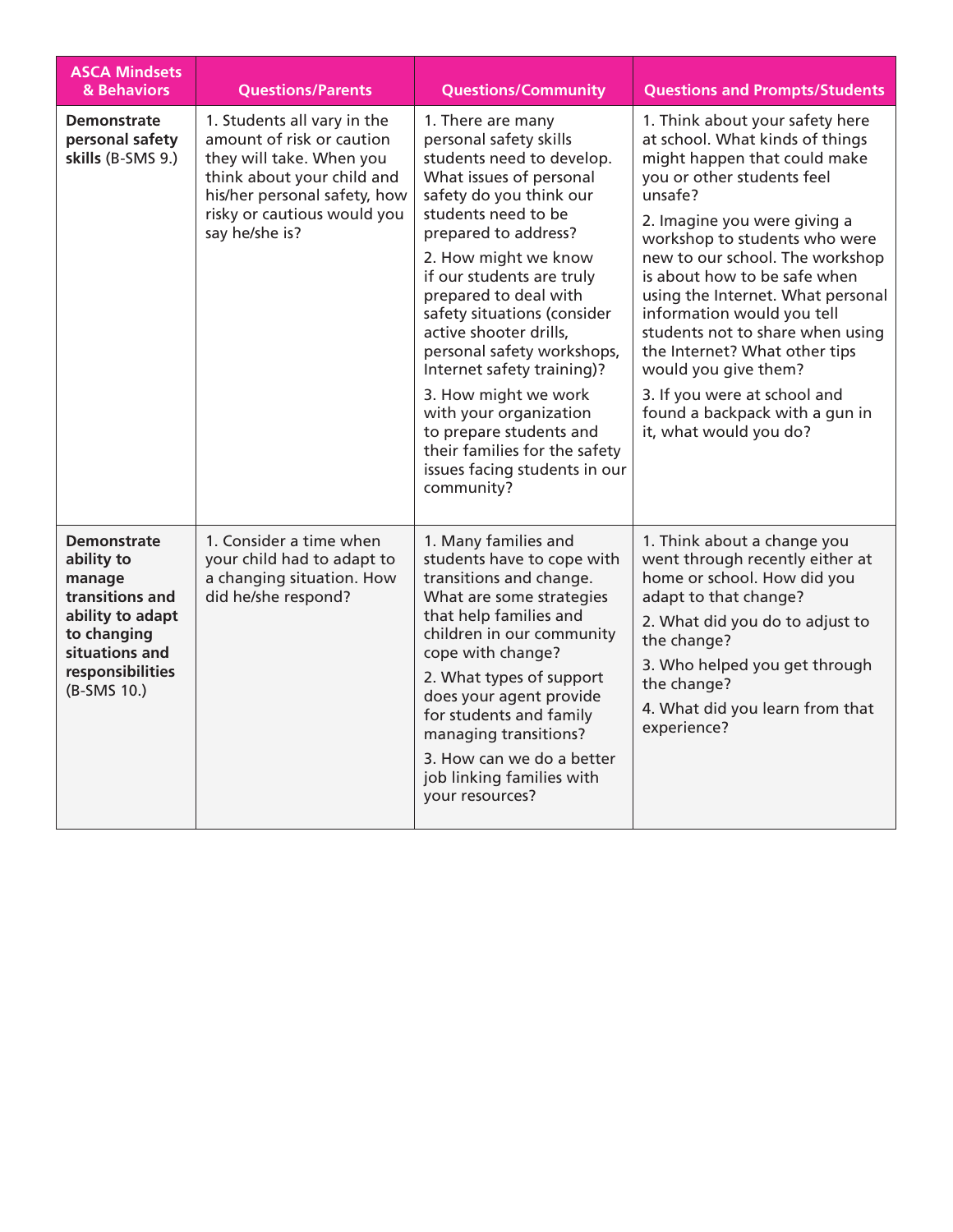| <b>ASCA Mindsets</b><br>& Behaviors                                                                 | <b>Questions/Parents</b>                                                                                                                                                                                                                                                                                                            | <b>Questions/Community</b>                                                                                                                                                                                                                                                                                                                                                                                                                                                       | <b>Questions and Prompts/Students</b>                                                                                                                                                                                                                                                         |
|-----------------------------------------------------------------------------------------------------|-------------------------------------------------------------------------------------------------------------------------------------------------------------------------------------------------------------------------------------------------------------------------------------------------------------------------------------|----------------------------------------------------------------------------------------------------------------------------------------------------------------------------------------------------------------------------------------------------------------------------------------------------------------------------------------------------------------------------------------------------------------------------------------------------------------------------------|-----------------------------------------------------------------------------------------------------------------------------------------------------------------------------------------------------------------------------------------------------------------------------------------------|
| <b>BEHAVIOR: SOCIAL SKILLS</b>                                                                      |                                                                                                                                                                                                                                                                                                                                     |                                                                                                                                                                                                                                                                                                                                                                                                                                                                                  |                                                                                                                                                                                                                                                                                               |
| Use effective<br>oral and written<br>communication<br>skills and<br>listening skills<br>$(B-SS 1.)$ | 1. Think of your child and<br>his/her communication<br>with others. Think of how<br>your child speaks, writes,<br>listens. If you had to pick<br>one of these areas as a<br>strength (speaking, writing,<br>listening) which would it<br>be, and why?<br>2. How might that strength<br>help your child in his/her<br>future career? | 1. Many employers want<br>to hire individuals who are<br>effective communicators.<br>What does effective<br>communication mean to<br>you?<br>2. How do you assess<br>effective communication in<br>the hiring process?<br>3. What activities or<br>programs would your<br>organization be willing to<br>offer to help us improve<br>student communication<br>strategies (e.g., poster<br>fair judges, mock<br>interviewing)?                                                     | 1. Think about how you speak<br>with, write to and listen to<br>others. Which of those is your<br>strength?<br>2. How do you know when you<br>are doing a good job listening to<br>others?<br>3. Why might speaking, writing<br>and listening be important for<br>your future career goals?   |
| <b>Create positive</b><br>and supportive<br>relationships<br>with other<br>students<br>$(B-SS 2.)$  | 1. How would you describe<br>your child's relationships<br>with peers?<br>2. What concerns do you<br>have about peers and their<br>influence on your child?                                                                                                                                                                         | 1. Promoting positive peer<br>relationships is important<br>to students' successful<br>overall development. How<br>would you characterize the<br>peer relationships of youth<br>in our community?<br>2. How could we build<br>positive rapport and trust<br>among youth?<br>3. How might we decrease<br>relational aggression,<br>bullying and interpersonal<br>violence?<br>4. How will making these<br>relationships positive help<br>promote career and college<br>readiness? | 1. How would you describe your<br>relationships with other students?<br>2. Have you ever wished other<br>students treated you differently?<br>How so?<br>3. How do you show support and<br>kindness to other students?                                                                        |
| <b>Create</b><br>relationships<br>with adults that<br>support success<br>$(B-SS 3.)$                | 1. Could you tell me about<br>an adult, either at school or<br>not, with whom your child<br>has developed a positive<br>connection?                                                                                                                                                                                                 | 1. Positive adults who<br>interact with youth to<br>support career and college<br>readiness are an important<br>part of the school program.<br>How do adults in your<br>organization or program<br>interact with youth in our<br>school community?<br>2. In what ways can we<br>create positive relationships<br>between students at<br>our school and in your<br>organization to promote<br>career and college success?                                                         | 1. As you think about your future<br>career, what adults might help<br>you think about or reach your<br>future career goals?<br>2. Considering the adults<br>you know, who might be<br>able to provide support or<br>encouragement to you as you<br>think about options after high<br>school? |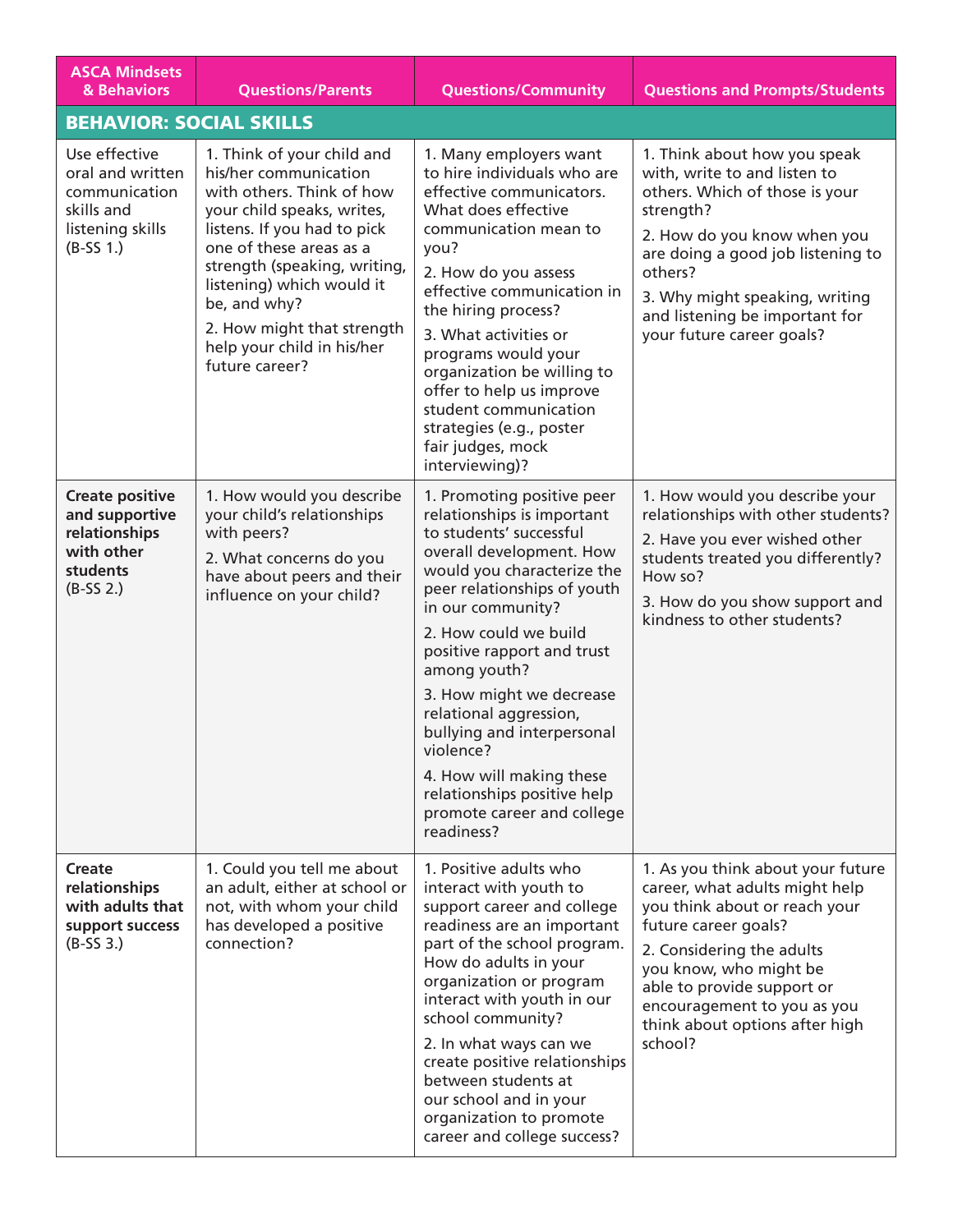| <b>ASCA Mindsets</b><br>& Behaviors                                                                | <b>Questions/Parents</b>                                                                                                                                                                                                                                                       | <b>Questions/Community</b>                                                                                                                                                                                                                                                                                                                                                                                     | <b>Questions and Prompts/Students</b>                                                                                                                                                                                                                                                                                                                                          |
|----------------------------------------------------------------------------------------------------|--------------------------------------------------------------------------------------------------------------------------------------------------------------------------------------------------------------------------------------------------------------------------------|----------------------------------------------------------------------------------------------------------------------------------------------------------------------------------------------------------------------------------------------------------------------------------------------------------------------------------------------------------------------------------------------------------------|--------------------------------------------------------------------------------------------------------------------------------------------------------------------------------------------------------------------------------------------------------------------------------------------------------------------------------------------------------------------------------|
| <b>Demonstrate</b><br>empathy<br>$(B-SS 4.)$                                                       | 1. Middle school is a time<br>when students really<br>start to understand the<br>perspective of others.<br>Can you tell me about<br>a time when your child<br>showed worry or concern<br>for someone who was<br>suffering/struggling?                                          | 1. Empathy is an important<br>social skill for our students<br>to demonstrate. What<br>factors help students<br>develop empathy?<br>2. What are some barriers<br>to developing empathy?<br>3. What are some activities<br>or programs hosted by your<br>organization that help<br>students develop socially<br>including empathy and<br>concern for others?<br>4. How can we promote<br>empathy in classrooms? | 1. Tell me about a time when you<br>saw someone in a bad situation?<br>How did you feel, and what did<br>you do?<br>2. What responsibility do you<br>have for helping others?                                                                                                                                                                                                  |
| <b>Demonstrate</b><br>ethical decision-<br>making<br>and social<br>responsibility<br>$(B-SS 5.)$   |                                                                                                                                                                                                                                                                                | 1. How do ethics play a role<br>in your organization?<br>2. What do you look for in<br>regard to ethical decision-<br>making in a potential<br>employee?<br>3. Can you think anything<br>you would like to see us<br>teach our students about<br>ethical decision-making?<br>4. Do you have any<br>activities/resources that<br>could help our students<br>develop ethical decision-<br>making?                | 1. Honesty and trustworthiness<br>are important in a work setting.<br>Can you tell me about a time<br>when you made a decision to be<br>honest and trustworthy? How did<br>you feel?<br>2. Why might employers want to<br>work with people who are honest<br>and trustworthy?                                                                                                  |
| <b>Use effective</b><br>collaboration<br>and cooperation<br>skills $(B-SS 6.)$                     | 1. Could you describe a<br>project or activity your<br>child worked on (in or out<br>of school) that required<br>collaboration with others?<br>2. What was your child's<br>response to the project?<br>Highlights? Challenges?                                                 |                                                                                                                                                                                                                                                                                                                                                                                                                | 1. What types of group activities<br>do you enjoy doing?<br>2. Why might group work be<br>important in your future career?<br>3. Can you give an example of<br>how groups work together in<br>career settings (e.g., construction<br>site, surgical teams, marketing/<br>advertising groups)?                                                                                  |
| Use leadership<br>and teamwork<br>skills to work<br>effectively in<br>diverse teams<br>$(B-SS 7.)$ | 1. Could you describe a<br>time your child was in the<br>role of leader?<br>2. How did he/she adapt to<br>that role?<br>3. How would you describe<br>the opportunities your<br>child has had to work with<br>individuals from other<br>ethnicities, religions, race<br>groups? |                                                                                                                                                                                                                                                                                                                                                                                                                | 1. Could you describe a time you<br>got to lead a group or team?<br>What was that like?<br>2. America is diverse. There are<br>people of many races, religions<br>and ethnicities, and you will likely<br>have the opportunity in your<br>life to work with many different<br>kinds of people. What might you<br>learn from working with people<br>who are different from you? |